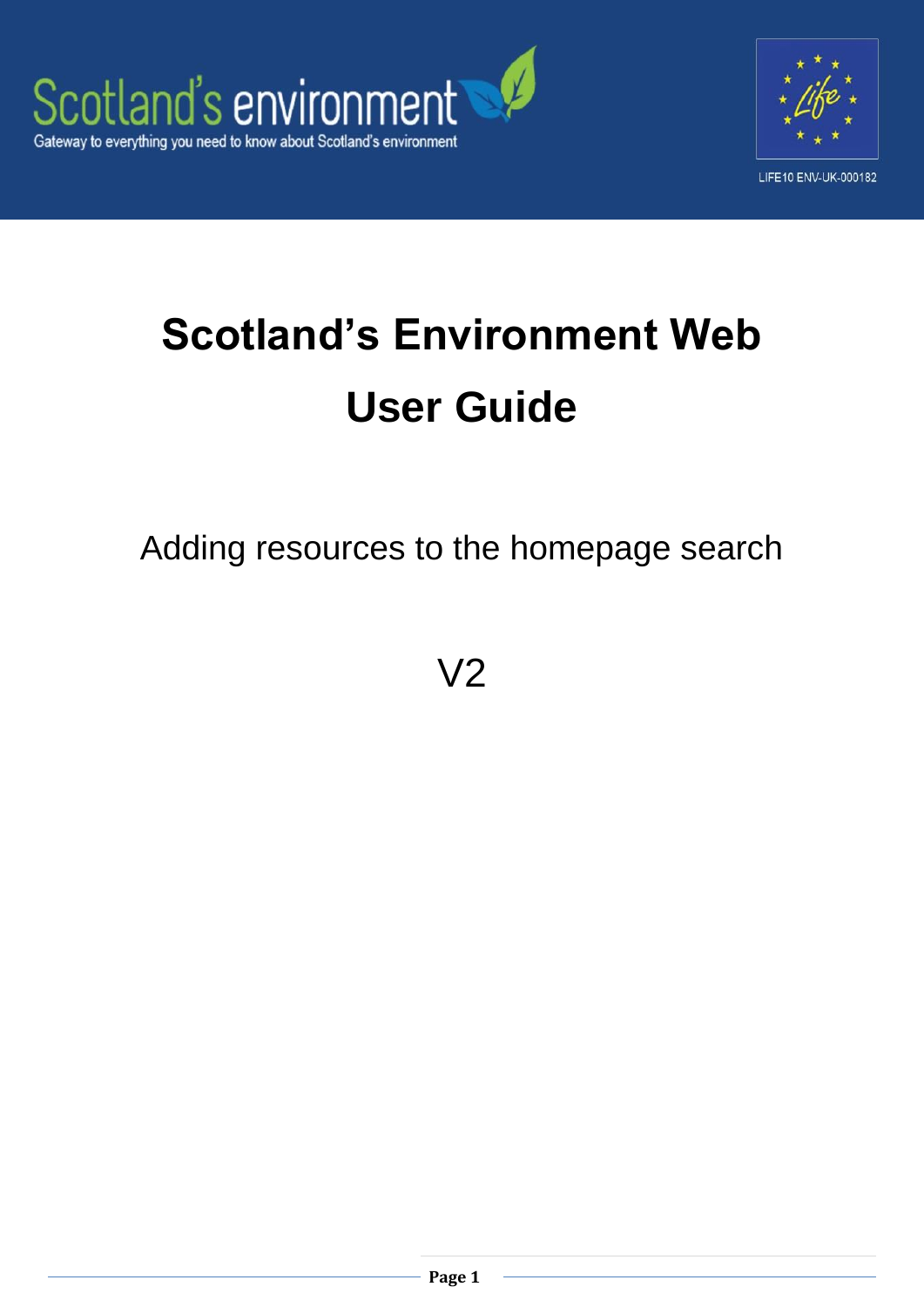

## **Contents**

| 1     | Introduction                                                 | 3              |
|-------|--------------------------------------------------------------|----------------|
| 1.1   | Background                                                   | 3              |
| 1.2   | Intended Users of this document                              | 3              |
| 2     | "Google-like" box and button search                          | $\overline{4}$ |
| 2.1   | <b>Summary of Functionality</b>                              | 5              |
| 2.2   | <b>Definitions</b>                                           | 6              |
| 3     | Management of Partner Information Resources                  | $\overline{7}$ |
| 3.1   | Manually Identify the Relevant Resources                     | $\overline{7}$ |
| 3.2   | Identify the Information Resources                           | $\overline{7}$ |
| 3.3   | Communicating with all Content Management System users       | 8              |
| 3.3.1 | <b>Document Titles</b>                                       | 8              |
| 3.4   | <b>Naming Conventions</b>                                    | 9              |
| 4     | Publishing the Information Resource                          | 10             |
| 4.1   | <b>Technical Guidance</b>                                    | 10             |
| 4.2   | <b>Alternative Method</b>                                    | 10             |
| 5     | Appendix 1 - Guidelines for Publishing Information Resources | 11             |
| 5.1   | <b>Environmental Topic</b>                                   | 11             |
| 5.2   | Relevance                                                    | 12             |
| 6     | Appendix 2 – Guidelines for Naming Documents for Inclusion   | 14             |
| 6.1   | <b>Naming Conventions</b>                                    | 14             |
| 6.1.1 | <b>Title</b>                                                 | 14             |
| 6.1.2 | Author                                                       | 15             |
| 6.1.3 | Date                                                         | 15             |
| 6.1.4 | Keyword/Subject                                              | 15             |
| 7     | Appendix 3 - Technical Description                           | 16             |
| 7.1   | Process Model                                                | 16             |
| 7.2   | Example XML sitemap                                          | 17             |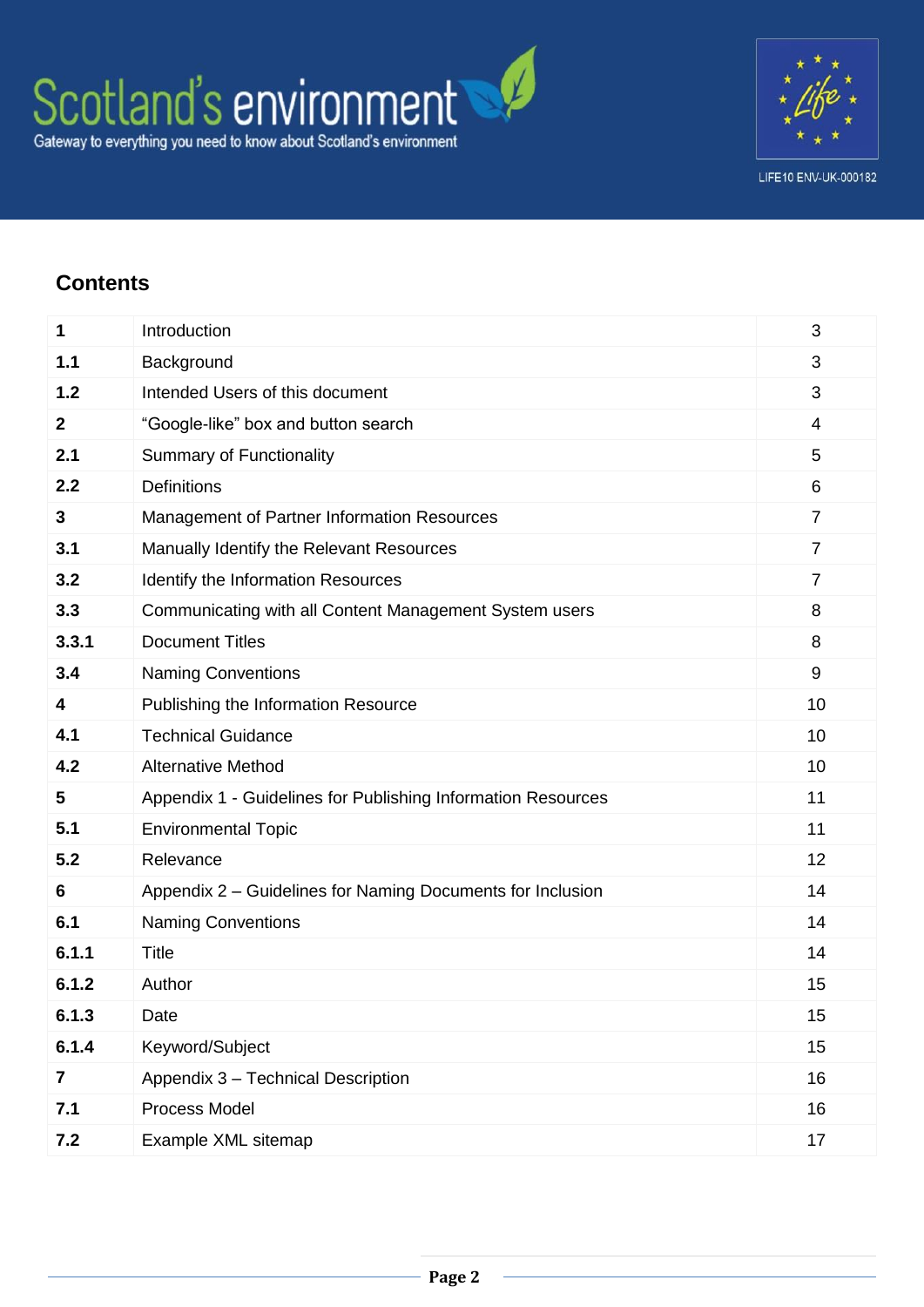

## **1. Introduction**

The following document will introduce and guide the various contributors to the Scotland's Environment Web on how to publish environmental information 'resources' which can be found by using the website SEARCH functionality.

#### **1.1 Background**

The Scotland's Environment Web LIFE+ Project website, initiated in September 2011, aims to be the "trusted" gateway to everything users want to know about Scotland's Environment, bringing together the most up-to-date environmental information and data into the one place, so that it is easy to find, view, analyse and interpret. The Scotland's Environment Web project is a multi-agency innovative partnership that is moving to a web based, dynamic, digital approach to providing access to data and information held and managed by a wide range of organisations across Scotland.

Scotland's Environment Website has been developed to bring together information on Scotland's environment from a multiple sources. It has been created to provide a reliable, coherent source of environmental information from authoritative sources in Scotland.

It is intended to be the first place that anyone would choose to look for reliable and accurate information on Scotland's environment from known and trusted sources. The purpose of this document is to specify the functionality that will enable all partners to contribute to information and data that users can search for and find on the website.

#### **1.2 Intended Users of this document**

This document is intended to be used by Scotland's Environment Web partner organisations with resources that could be exposed via the website SEARCH. This can include documents, interactive tools, blogs, press releases, videos, data sets, web pages, maps or other relevant media that has been published on the partner's website. Appendix 1 of this document has guidelines to follow to identify relevant resources.

It is intended to inform the partner web administrators, and any person involved in publishing information to their website, on the correct procedure to follow to ensure the resources to be published appear in the right place in the Scotland's Environment Web SEARCH.

The following functional areas will need to be involved in the initial set-up within the partner organisation as each of them will be required to do some work in order to set up the "publish to Scotland's Environment Web" system.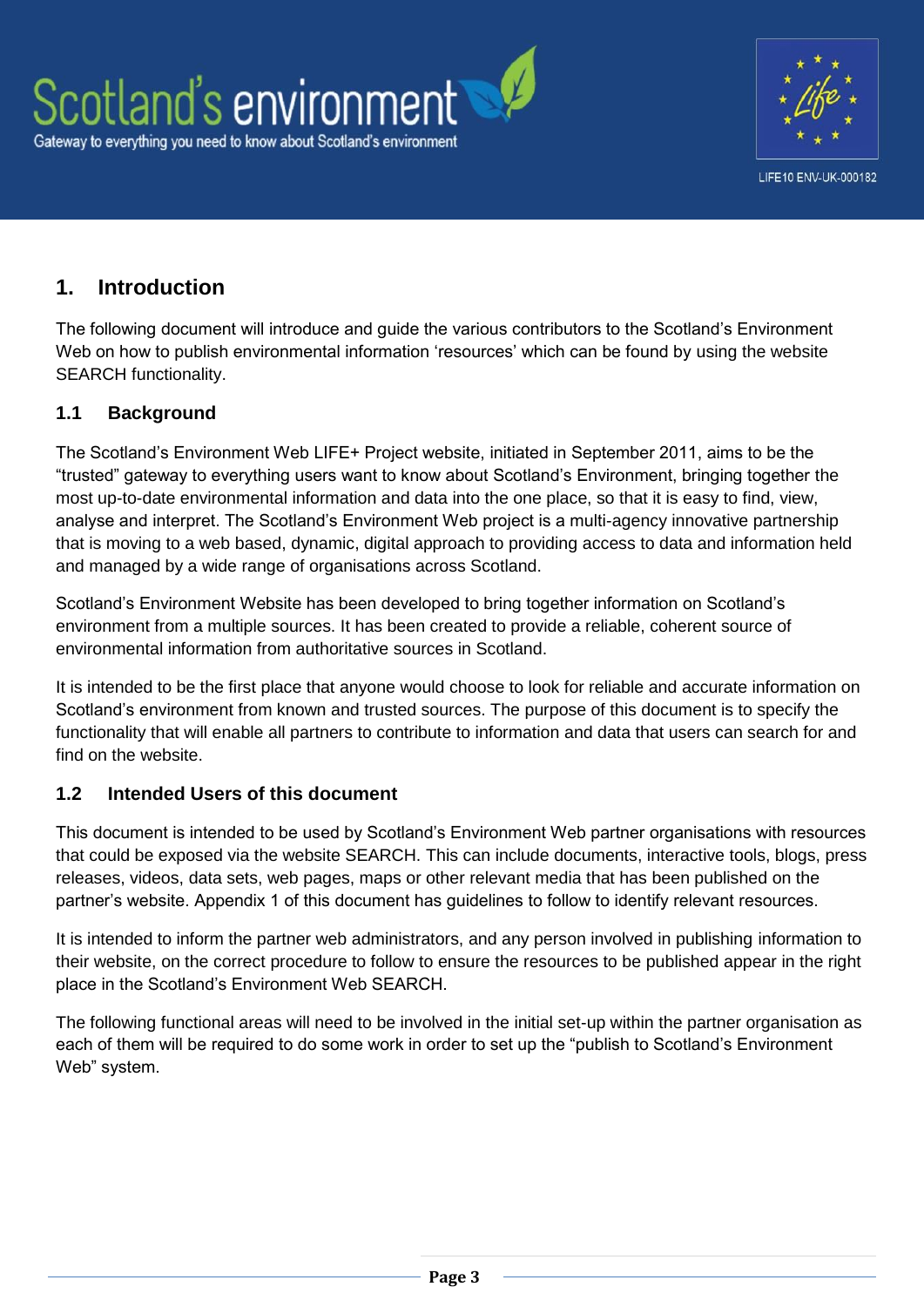



- 1. Information / Knowledge Management
	- To define a process by which 'resources' will be identified for inclusion.
	- To define how the 'resources' are categorised.
- 2. Information Service / Web Development
	- To set up a site map for all the relevant URL's.
- 3. Communications or Other
	- To inform all the content users about the process change.

## **2. "Google-like" box and button search**

In June 2014, the new design for Scotland's Environment website was launched. This new design now includes a new Home Page SEARCH function that asks the User "What are you interested in?" in a Google-like box and button search. By using this option the User expects comprehensive search results that will contain resources that they are looking for. The search results that are returned will include pages from with Scotland's Environment website as well as resources that have been identified on the partner's websites.

The website is categorised into areas that the User can engage with, and the search results are returned under these categories:

- [Get Informed](http://www.environment.scotland.gov.uk/get-informed/) resources that Users can read and digest to understand and get informed about the different aspects and interactions of Scotland's environment and can include research, policies, strategies, guidance, briefings etc.
- [Get Interactive](http://www.environment.scotland.gov.uk/get-interactive/) more data focused resources that Users can interactive with to get a more indepth understanding through visualisation, analysis and interpretation of data related to environmental issues.
- [Get Involved](http://www.environment.scotland.gov.uk/get-involved/) resources that Users can use themselves and encourage others to get involved in action to monitor, protect and improve the environment.
- [Get Communicating](http://www.environment.scotland.gov.uk/get-communicating/) resources that Users can view to get up-to-date news and updates about Scotland's environment, updates to the website and news from partner organisations.

#### (see 2.2 below for more detail)

The keyword(s) that the User enters into the homepage SEARCH will search all of the identified resources from partner's websites as well as the content of Scotland's Environment website. The SEARCH will only pick up resources that have been published on partner's websites and which have been specifically flagged by an authorised person(s) for inclusion in the SEARCH results. The responsibility for the source and content remains with the partner organisation and ensures that the website users have access to an accredited, up-to-date tailored set of information resources providing context, background information and detail.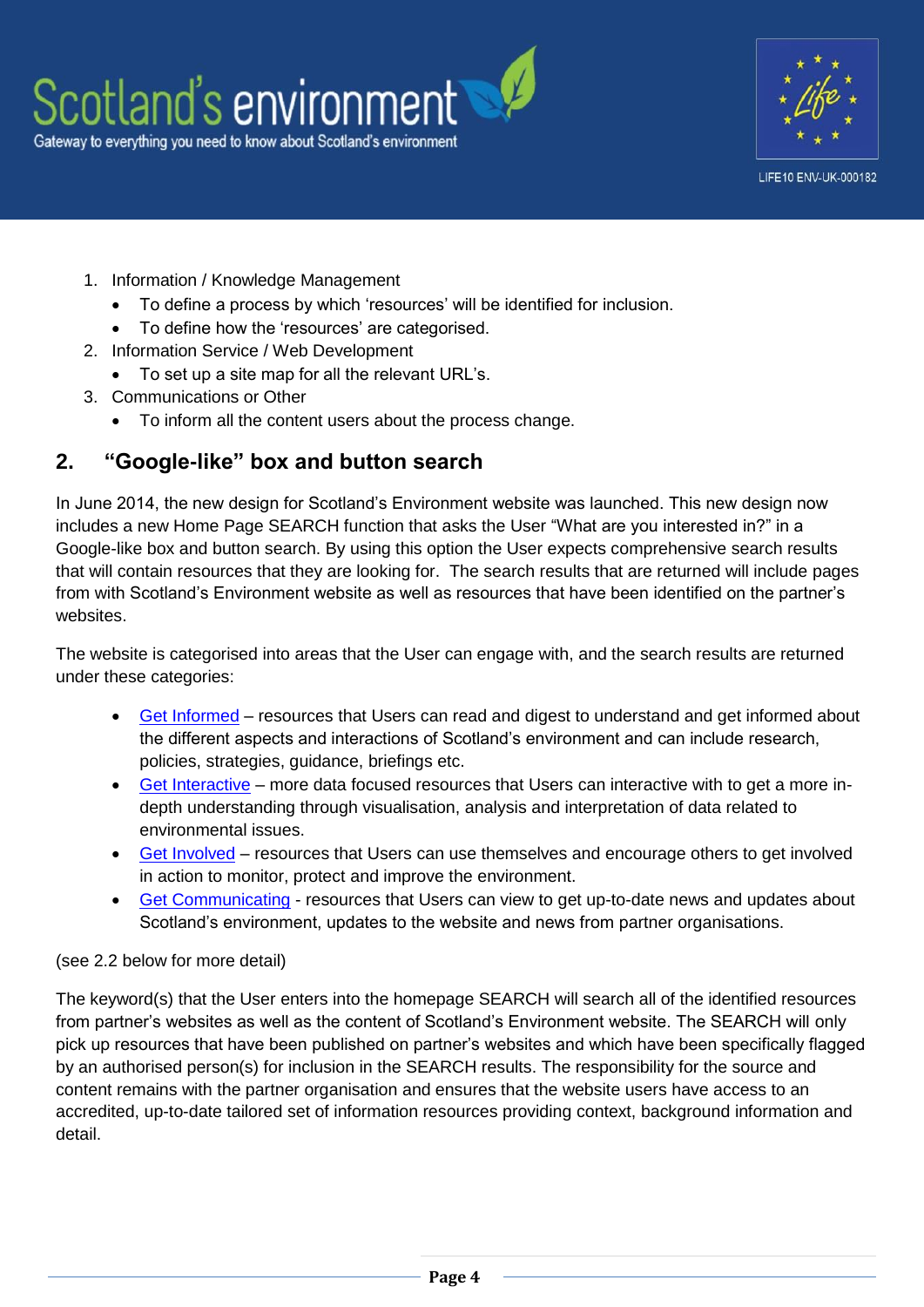



#### **2.1 Summary of Functionality**

As each partner holds relevant information resources on their own website with a specific content management system, this document is a generic guide to the steps that need to be completed in order to ensure the resources are found by the search engine and thus by web users.

The actual technical solution will be different for every organisation depending on how information resources are published on their website(s). However, there are a number of generic steps which will need to be fulfilled.

- Based on the suitability criteria provided (See Appendix 1), identify the resources already published on the partner websites (or at least held at a specific "URL"), which should be made available to the Scotland's Environment website SEARCH.
- Decide which category the resource is most suitable published (see definitions in Section 2 above and Section 2.2 below – Get Informed, Get Interactive, Get Involved and Get Communicating).
- Ensure that the URL is unique for each information resource and ensure that the name describes its content and a full title and description where necessary.
- Liaise with your technical staff to identify a solution for the provision and updating of your information resources to be included in the Scotland's Environment Web SEARCH.
- Prepare or update your governance arrangements to ensure the ongoing delivery of appropriate new resources, including updating and removal of existing resources as required.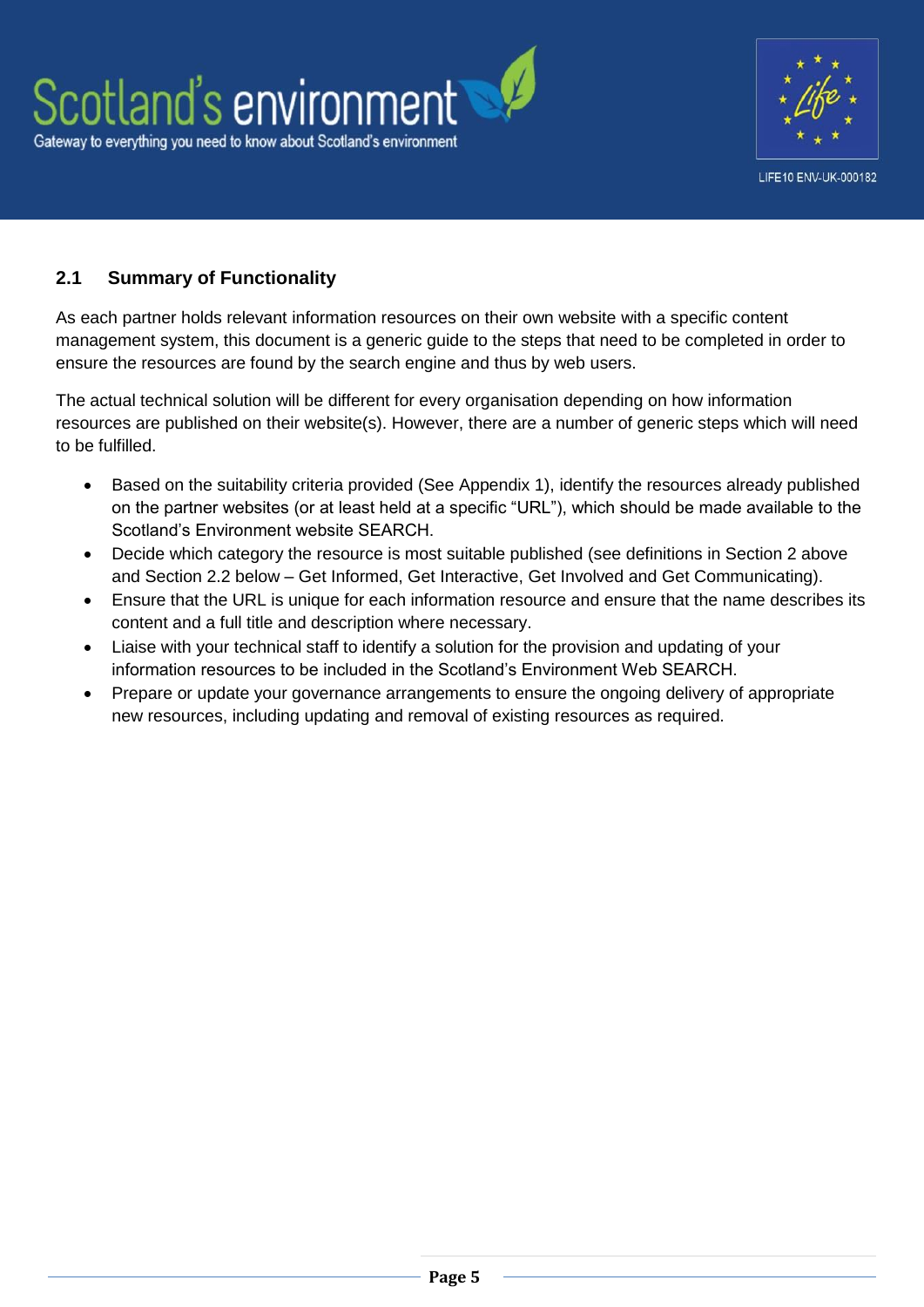

#### **2.2 Definitions**

#### Table 1 - Definitions

| <b>Term</b> | <b>Definition</b>                                                                                                                                                                                                                                                                                                                                             |
|-------------|---------------------------------------------------------------------------------------------------------------------------------------------------------------------------------------------------------------------------------------------------------------------------------------------------------------------------------------------------------------|
| Resource    | For the purposes of this document, is an item that provides information and/or about the<br>environment in Scotland.                                                                                                                                                                                                                                          |
|             | The resource must have a uniform resource locator (URL) that is accessible over the<br>$\bullet$<br>internet. A URL must be unique.<br>Multiple resources can have a single URL (holding page).<br>$\bullet$                                                                                                                                                  |
|             | A resource can be in multiple formats.<br>٠<br>The resource will be treated differently depending upon the format of it. It is up to the<br>$\bullet$<br>publisher to ensure the integrity and layout of the resource presented in the URL.<br>Includes documents, interactive tools, blogs, videos, web pages, maps or other<br>$\bullet$<br>relevant media. |
| Category    | Categories are defined by what the User can do with the information. Ultimately all the<br>information on the website is informing, but by presenting it this way, the User can choose<br>their route.                                                                                                                                                        |
|             | Get Informed - resources that Users can read and digest to understand and get informed<br>about the different aspects and interactions of Scotland's environment.                                                                                                                                                                                             |
|             | In the first instance this is the textual content that resides under the State of the<br>$\bullet$<br>Environment report and the data found for the Trends and Indicators section.<br>Resources relating to Get Informed can include research, policies, strategies, reports,<br>$\bullet$<br>guidance, briefings etc.                                        |
|             | Get Interactive - data focussed resources that Users can interactive with to get a more in-<br>depth understanding through visualisation, analysis and interpretation of data related to<br>environmental issues.                                                                                                                                             |
|             | Mapping and viewing of spatial data<br>٠<br>Data visualisation and analysis<br>$\bullet$<br>Environmental games<br>$\bullet$                                                                                                                                                                                                                                  |
|             | Any other interactive data modelling, analysis, viewing and interpretation tools, and<br>$\bullet$<br>applications.                                                                                                                                                                                                                                           |
|             |                                                                                                                                                                                                                                                                                                                                                               |
|             |                                                                                                                                                                                                                                                                                                                                                               |
|             |                                                                                                                                                                                                                                                                                                                                                               |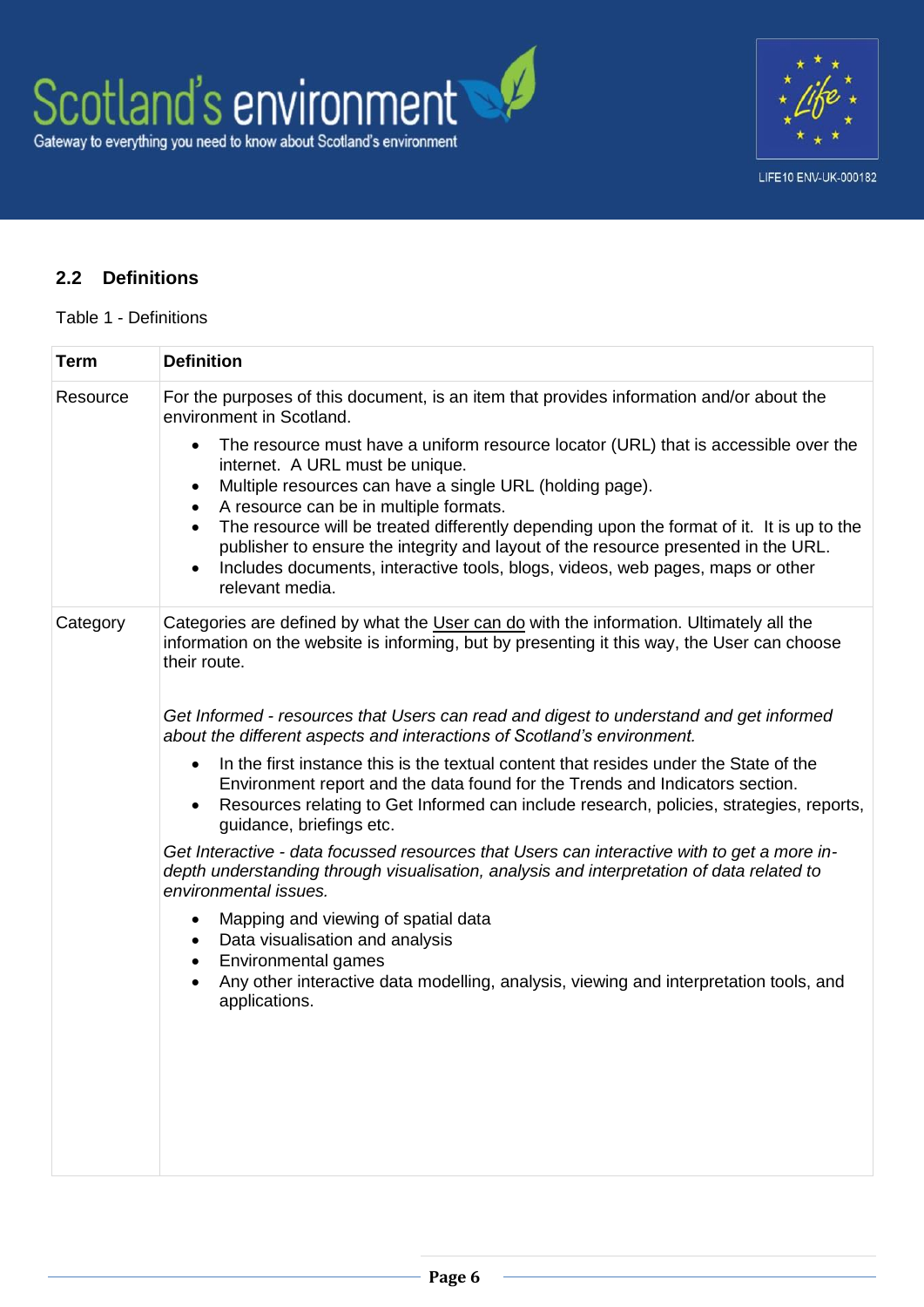

## **3 Management of Partner Information Resources**

## **3.1 Manually Identify the Relevant Resources**

In order to select resources to be included in the Scotland's Environment website SEARCH results, partners will need to use the guidelines found in Appendix 1.

The table shows the environmental topics which we believe are relevant to be included in the search (linked to the State of Environment Report topics). However you may want to create your own criteria as long as the information resources comply with the broad outline pertaining to Scotland's environment then they can be included.

## **3.2 Identify the Information Resources**

Each partner will need to establish a mechanism to filter all the relevant resources to be included in the Scotland's Environment website SEARCH.

In SEPA for example, a Scotland's Environment Web category has been created in the content management system (CMS) system and SEPA publishers need to manually flag a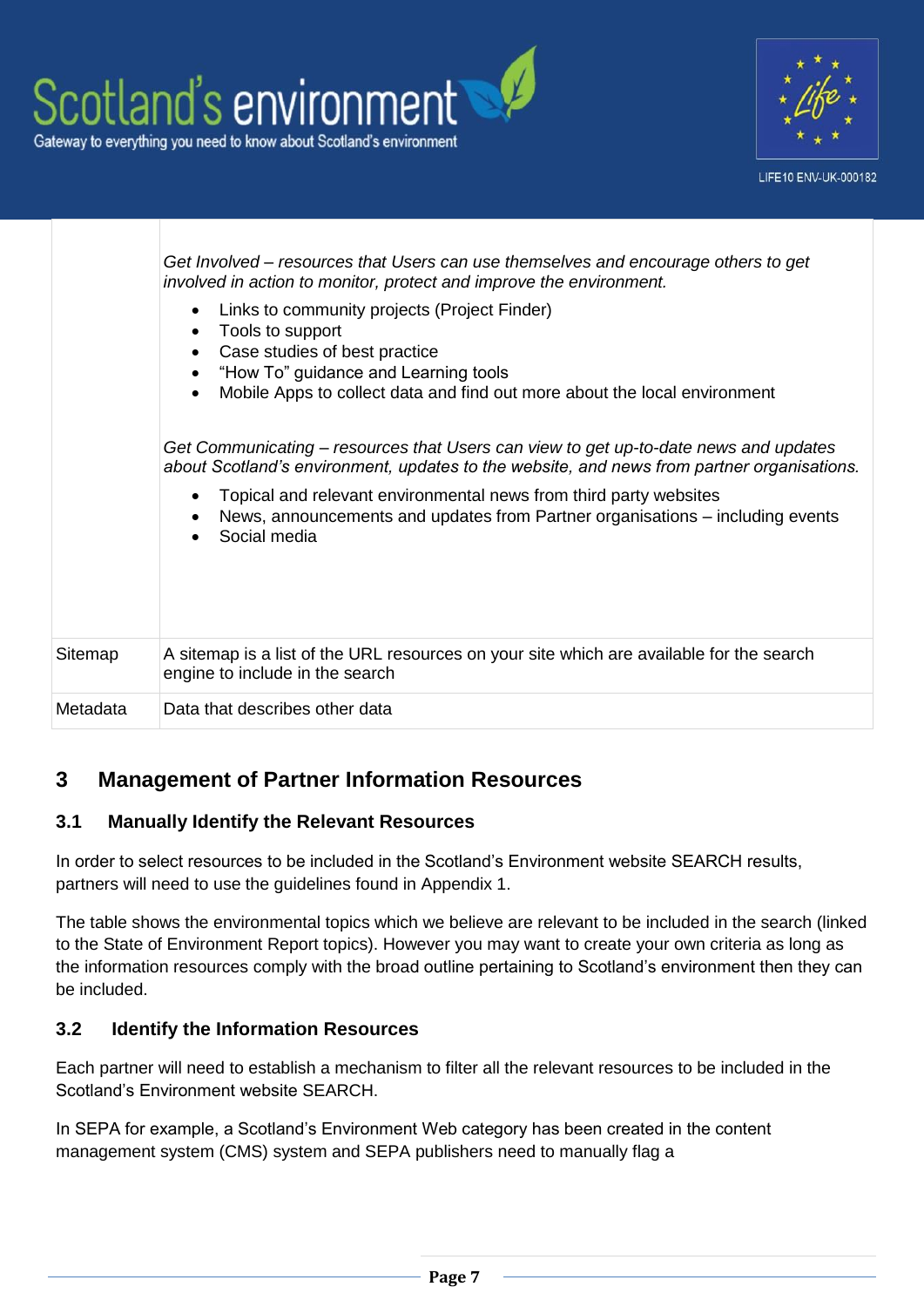

document by ticking the Scotland's Environment Web category when the document is to be included in the SEARCH.

Partners will also need to allocate the resources to the aforementioned categories. These categories will be in an alphanumeric format. Therefore the following identifiers are associated to these areas of the website.

- A. Get Informed
- B. Get Interactive
- C. Get Involved
- D. Get Communicating

Each organisation may have a different way of ensuring this process is implemented and it will depend on the particular structure of the partner's website. Section 4 of this document contains the necessary information for the web management team to implement a dynamic feed of the identified resources to Scotland's Environment Web.

It is therefore crucial that all Web editors and CMS trainers are aware of this additional step in order to upload a relevant information resource to the site.

Publishers will need to be aware of this when publishing information onto the website in the future.

#### **3.3 Communicating with all Content Management System users**

Each partner will need to create a communications plan to promote Scotland's Environment Web throughout its organisation in order to ensure that staff recognise when it is appropriate to make a resource available to the Scotland's Environment Web SEARCH.

#### **3.3.1 Document Titles**

It is important to ensure that publishers give all relevant Resources appropriate titles which are easily associated with the subject content as, although the search will identify any information resource, the SEARCH results will return the actual title that the document has in your content management system.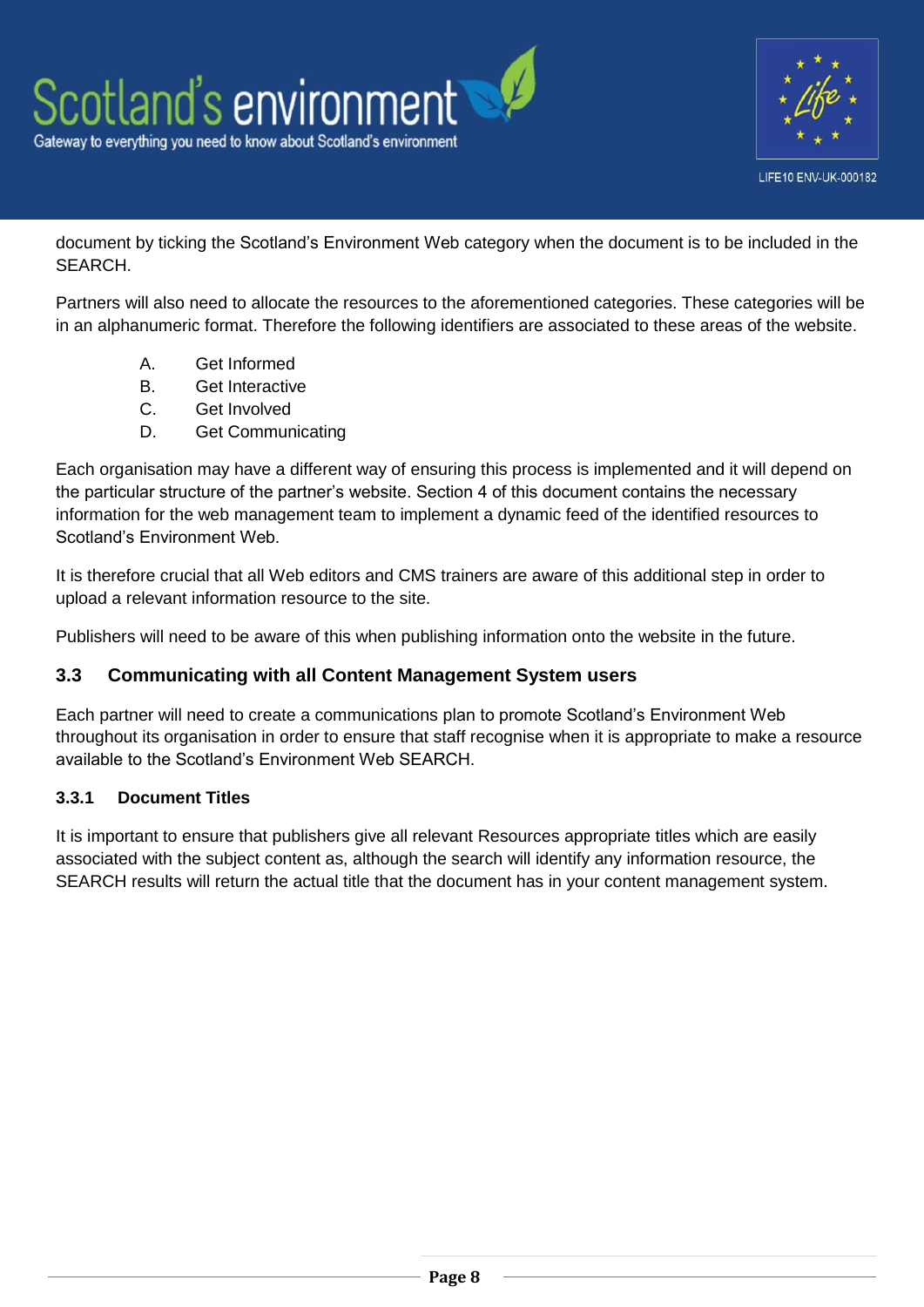

The following example is returned for a search on "Red Squirrels"

| Search                                                                                                                                                 | <b>Red Squirrels</b> | $\alpha$ |
|--------------------------------------------------------------------------------------------------------------------------------------------------------|----------------------|----------|
| 24 results were found for the search for Red Squirrels                                                                                                 |                      |          |
| Showing Page 1 of 3<br>089 Red Squirrel Woodlands                                                                                                      |                      |          |
| et al., 2001). The identification of key sites where management to benefit red squirrels will be a priority is central to the maintenance of<br>viable |                      |          |

Any names which are vague or unhelpful will make it difficult for SEARCH users to find the correct information.

The following example is an example of an unhelpful, non-descriptive document title.



#### **3.4 Naming Conventions**

As all tagged documents will now be available to all Users of Scotland's Environment Web, including the general public, it is important that all of the information resources included in the SEARCH have userfriendly, descriptive names that immediately explain their content. See Appendix 2 for guidance how to use descriptive names when uploading documents using a content management system. The actual naming conventions used are at the discretion of the partner resource provider.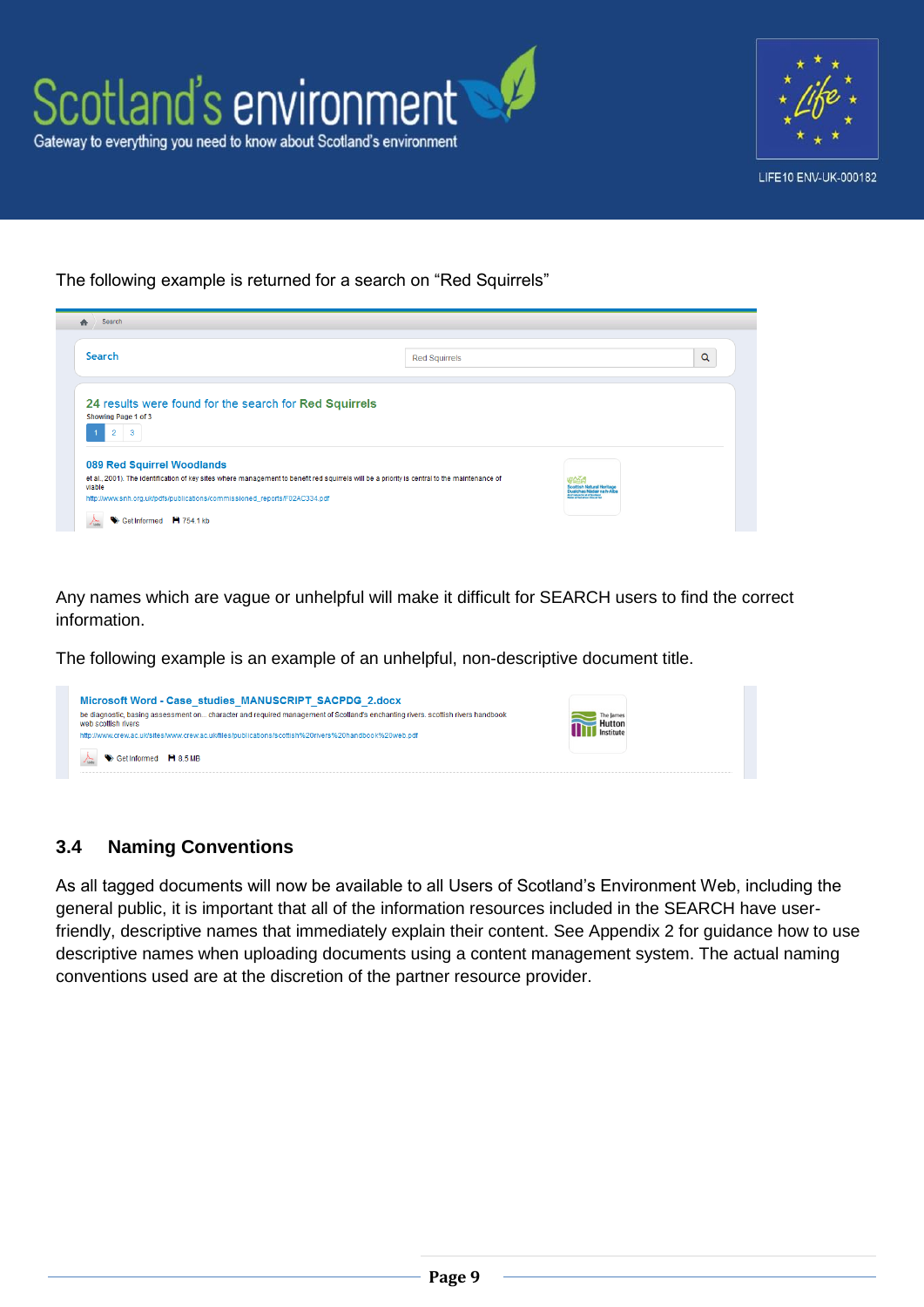

## **4 Publishing the Information Resource**

#### **4.1 Technical Guidance**

Your Web services department will be required to do some one off technical work to set up the process.

The standard used to ensure that all the information resources are included in the website search is that the information/resources will be contained in a sitemap file on the same internet domain as the website supporting it.

Information on the standard is available here:<http://www.sitemaps.org/protocol.php> & [http://en.wikipedia.org/wiki/Site\\_map](http://en.wikipedia.org/wiki/Site_map)

The sitemap will be indexed daily and new content discovered will appear in the Scotland's Environment website SEARCH results. The sitemap file must conform to the protocol.

SEPA's Web team can be contacted through an email to [seweb.administrator@sepa.org.uk](mailto:seweb.administrator@sepa.org.uk) to further explain the technical details if necessary.

#### **4.2 Alternative Method**

As the most important element of the technical solution is to ensure that the search engine identifies a relevant information resource on your website it is also possible to manually create a site map which contains the XML tagged URL's in a table. This will help with items that are deemed valuable to Scotland's Environment website SEARCH.

Obviously this would involve a higher level of maintenance to ensure all resources are updated and new resources added, and should only be considered for those sites which do not have too many information resources which require to be published. However it might be a useful alternative solution if your current CMS system does not have the facility to tag and identify particular documents to be stored on the sitemap. If you choose this method, the Scotland's Environment Web Administrator will require details of the relevant person that can be contacted to manage the process of review and update of the site map.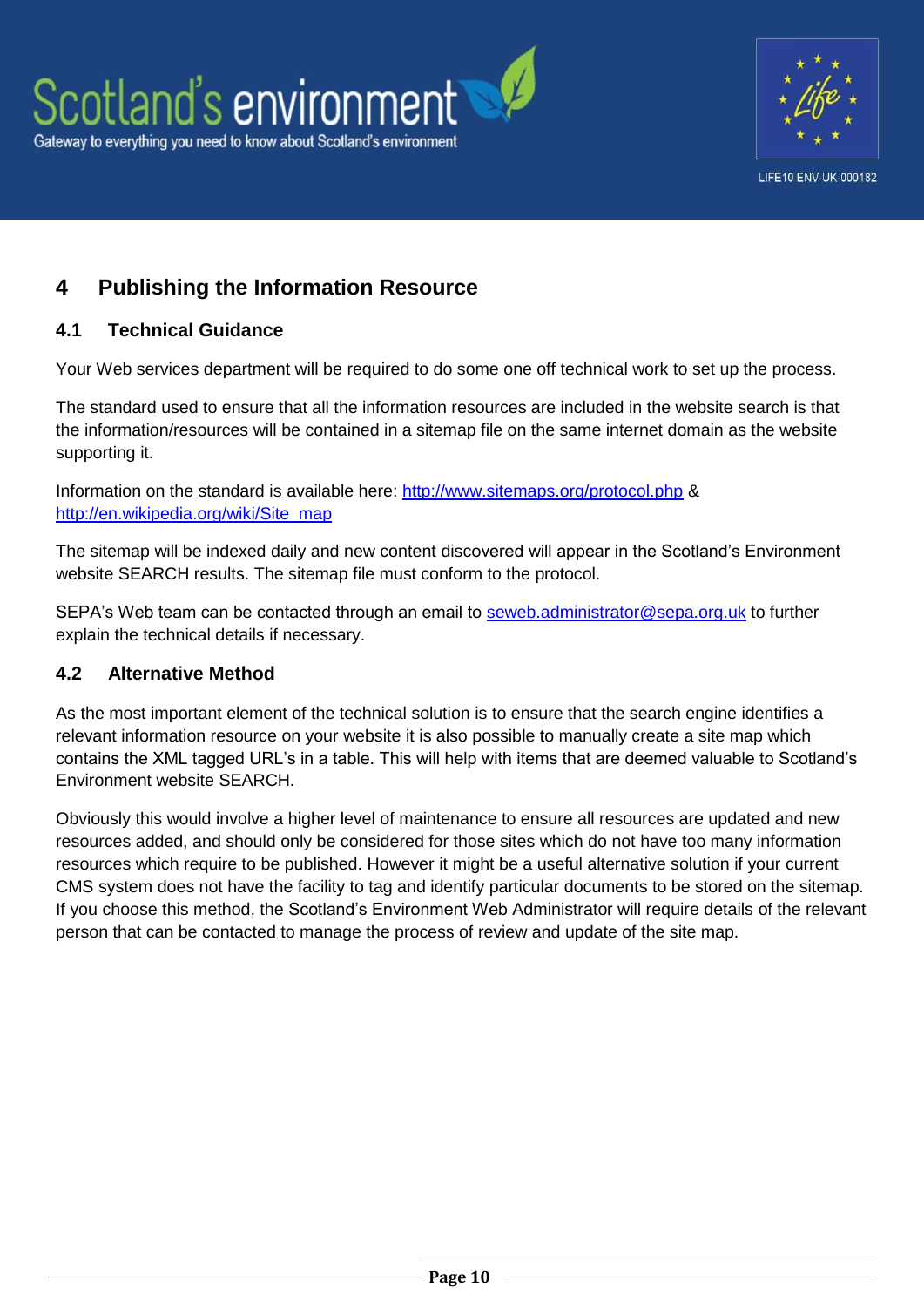

## **5 Appendix 1 - Guidelines for Publishing Information Resources**

When identifying Resources for Scotland's Environment website SEARCH, you might find it useful to consider the relevance of resources for the website as being defined by two axis :

| 5.2 Relevance |                         |
|---------------|-------------------------|
|               |                         |
|               |                         |
|               | 5.1 Environmental Topic |

#### **5.1 Environmental Topic**

The simplest assumption to make is that the SEARCH should consider the range of topics as defined in the State of Environment report (Get Informed).

*Table 2 – SoE Environmental Chapters and Topics*

| <b>Chapter</b> | Sub-heading       | <b>Topic</b>          |
|----------------|-------------------|-----------------------|
| Air            | What is it?       | <b>Air Quality</b>    |
| Climate        | What is it?       | Climate               |
| Water          | What is it?       | <b>Coastal waters</b> |
|                |                   | <b>Estuaries</b>      |
|                |                   | Freshwater lochs      |
|                |                   | Offshore waters       |
|                |                   | Rivers & canals       |
|                | Benefits and uses | Aquaculture           |
|                |                   |                       |
|                | Wildlife          | Estuaries and coastal |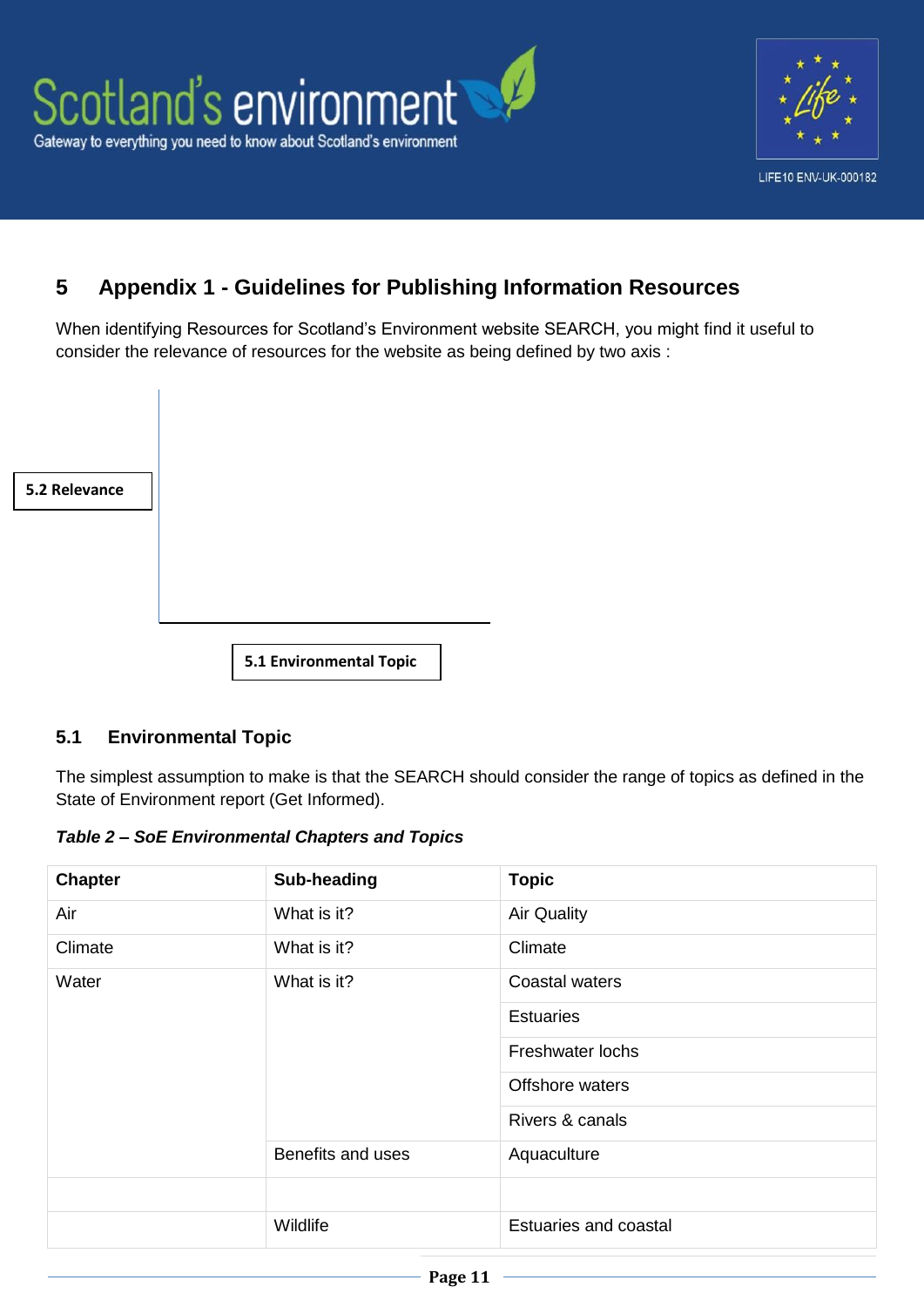



LIFE10 ENV-UK-000182

|                          |                          | <b>Rivers and Lochs</b>       |
|--------------------------|--------------------------|-------------------------------|
| Land                     | What is it?              | Landscape                     |
|                          |                          | Rocks and landforms           |
|                          |                          | Soils                         |
|                          |                          | Wetlands                      |
|                          | Benefits and uses        | Crops and livestock           |
|                          |                          | Fossil fuels and minerals     |
|                          |                          | Timber and Forestry products  |
|                          | Wildlife                 | Farmland                      |
|                          |                          | Mountains and Uplands         |
|                          |                          | <b>Woodlands and Forests</b>  |
| People & the environment | Benefits and uses        | Benefits from the environment |
|                          |                          | Cities, towns and greenspace  |
|                          |                          | <b>Historic Environment</b>   |
|                          |                          | Recreation                    |
|                          | Environmental management | Waste                         |
|                          |                          | <b>Land Use Strategy</b>      |
|                          |                          | Energy                        |

There are other issues not being directly considered such as Health and Wellbeing, Animal Health and Plant Health but, even for these, some resources may be picked up through their use as references in the text for a particular topic, e.g. Air Quality, Farmland wildlife.

#### **5.2 Relevance**

More difficult to define is the other "axis", which defines the relevance of any particular resource, publication, report, etc. to the primary purpose of the website and the four Categories (Get Informed, Get Interactive, Get Involved, Get Communicating).

Defining what is relevant will often rely on the judgment of the individual who is publishing the resource within the partner organisation. If you have any queries with regards to the relevance of any information or resources, contact the seweb.administrator@sepa.org.uk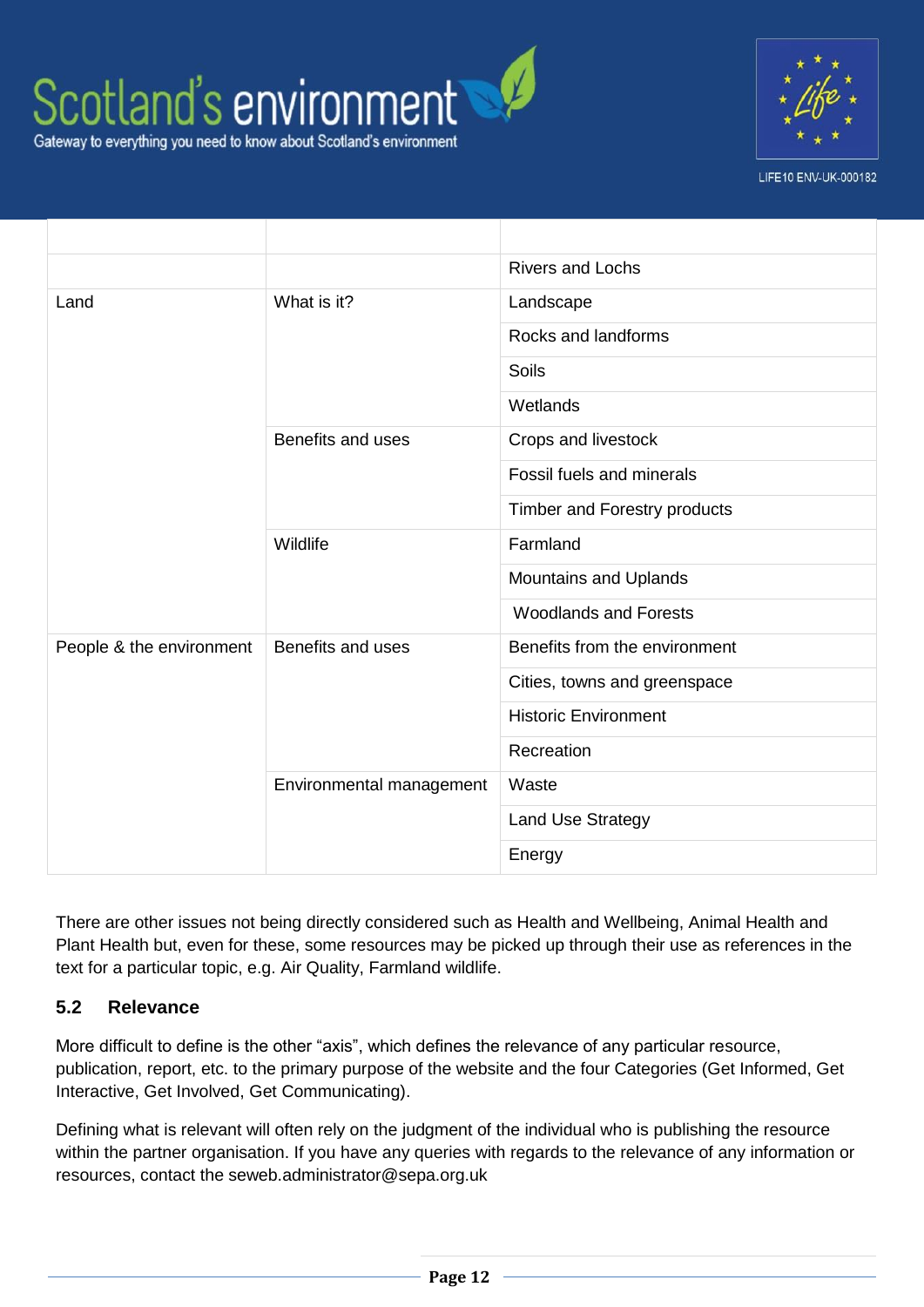

#### *Table 3 – Examples of relevance of resources for the Scotland's Environment website SEARCH.*

| <b>Resource</b><br><b>Type</b> | <b>Purpose</b>                                                                                                                                                                                                                                                        | <b>Category</b>     | In<br><b>SEARCH</b> | Out<br><b>SEARCH</b> |
|--------------------------------|-----------------------------------------------------------------------------------------------------------------------------------------------------------------------------------------------------------------------------------------------------------------------|---------------------|---------------------|----------------------|
| Report                         | Evidence collated and published by a trusted<br>source to support the development of a<br>national policy                                                                                                                                                             | Get Informed        | X                   |                      |
|                                | Organisational position statements on an<br>environmental issue                                                                                                                                                                                                       |                     |                     | X                    |
|                                | Board / Organisation reports and information                                                                                                                                                                                                                          |                     |                     | X                    |
|                                | Short term consultation document seeking<br>views and feedback new regulation or<br>legislation (see News Item - Get<br>Communicating)                                                                                                                                |                     |                     | X                    |
| Guidance                       | Best practice on how to run a citizen science<br>project                                                                                                                                                                                                              | <b>Get Involved</b> |                     |                      |
|                                | On how to use data                                                                                                                                                                                                                                                    | Get Interactive     | X                   |                      |
|                                | Current environment policy and/or legislation<br>that relates to Scotland's Response to an<br>environmental issue                                                                                                                                                     | Get Informed        | X                   |                      |
|                                | Regulatory/licensing/operational process<br>guidance                                                                                                                                                                                                                  |                     |                     | X                    |
| Research                       | Verified research from carried<br>out/commissioned by partner organisations<br>and Scottish universities/research providers<br>about Scotland's environment                                                                                                           | Get Informed        | X                   |                      |
|                                | Unverified research / research from outwith<br>Scotland                                                                                                                                                                                                               |                     |                     | X                    |
| Video                          | Video from trusted source to promote or<br>explain an environmental strategy, policy or<br>environmental topic e.g.<br>http://scotland.forestry.gov.uk/supporting/strategy-<br>policy-guidance/native-woodland-survey-of-scotland-<br>nwss/scotlands-native-woodlands | Get Informed        | X                   |                      |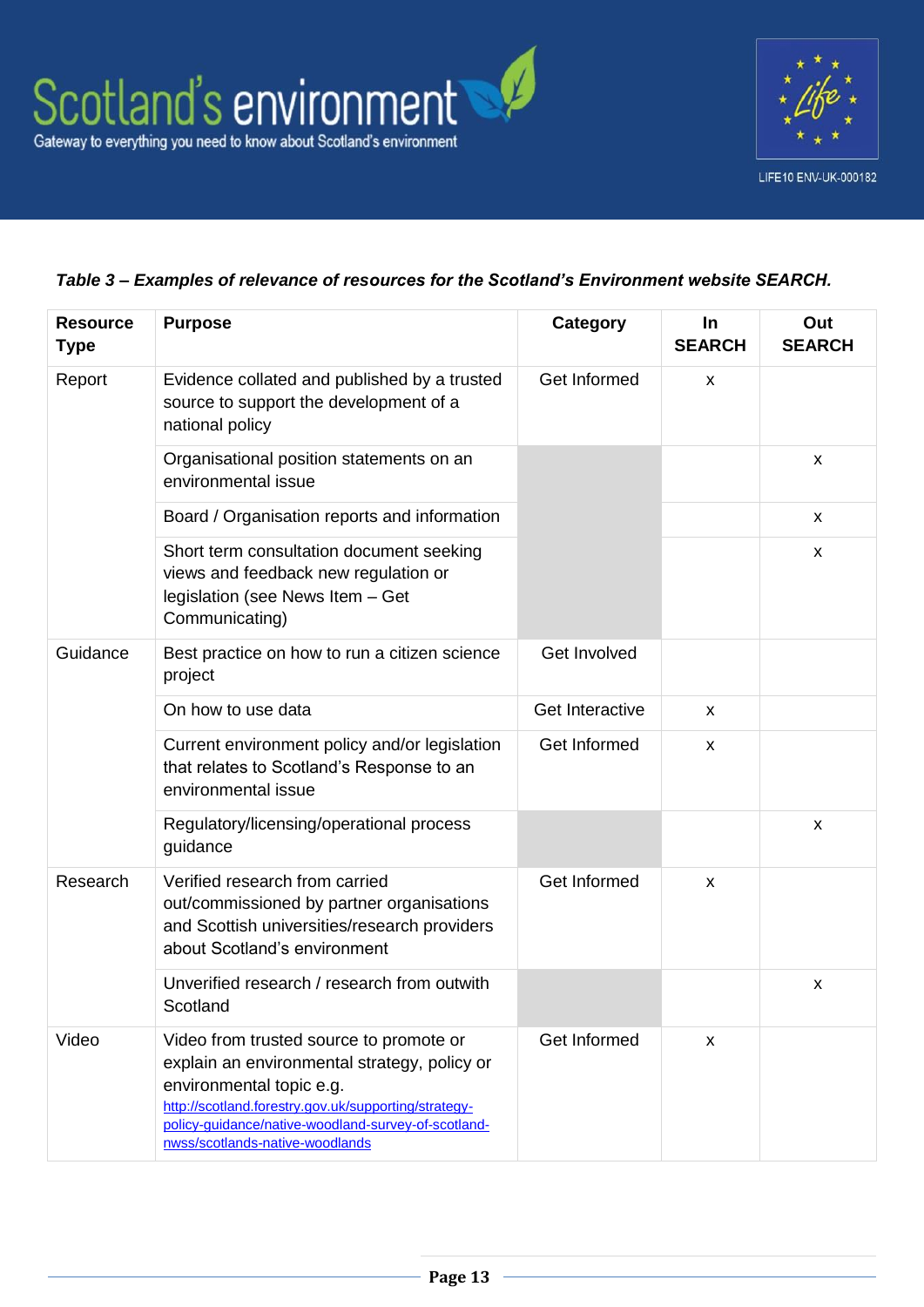## Scotland's environment Gateway to everything you need to know about Scotland's environment



LIFE10 ENV-UK-000182

| <b>Resource</b><br><b>Type</b> | <b>Purpose</b>                                                                                                                                                                                                                                                                | Category             | In<br><b>SEARCH</b> | Out<br><b>SEARCH</b> |
|--------------------------------|-------------------------------------------------------------------------------------------------------------------------------------------------------------------------------------------------------------------------------------------------------------------------------|----------------------|---------------------|----------------------|
|                                | Video to promote best practice case studies<br>of how to take environmental action e.g.<br>http://www.greenerscotland.org/why-live-greener/if-<br>everyone-in-<br>scotland?utm_source=Email+Signature&utm_medium=<br>Email+Signature&utm_campaign=If+Everyone+In+Scotl<br>and | Get Involved         | x                   |                      |
|                                | Videos of meetings e.g. Scottish Parliament<br>committee videos, or videos promoting any<br>political party, company or industry sector, or<br>lobby groups                                                                                                                   |                      |                     | X                    |
| <b>Blog</b>                    | Factual, unbiased, trusted source, about<br><b>Scotland's Environment</b>                                                                                                                                                                                                     | Get<br>Communicating | X                   |                      |
|                                | Lobby group with political bias/agenda                                                                                                                                                                                                                                        |                      |                     | X                    |
| Data                           | Data collected and published as a result of<br>research commissioned/carried out by trusted<br>source, or that is reported for environmental<br>indicator reporting                                                                                                           | Get Informed         | X                   |                      |
|                                | Organisational quality performance data                                                                                                                                                                                                                                       |                      |                     | X                    |
| News item                      | Announcement from a partner organisation<br>on a new consultation document launched, or<br>event being held.                                                                                                                                                                  | Get<br>Communicating | X                   |                      |
|                                | Political statements or lobby group<br>campaigns that takes a biased position on an<br>environmental issue.                                                                                                                                                                   |                      |                     | $\pmb{\mathsf{X}}$   |
| Application                    | Mobile app to collect environmental data                                                                                                                                                                                                                                      | Get Interactive      | X                   |                      |
| S                              | Application or tool to visualise, model and<br>view mapping data                                                                                                                                                                                                              | Get Interactive      |                     |                      |

## **6. Appendix 2 – Guidelines for Naming Documents for Inclusion**

#### **6.1 Naming Conventions**

#### **6.1.1 Title**

- The title should be the formal title.
- If a resource's official or formal title is one which members of the public would find incomprehensible, it should be allocated an additional, meaningful title.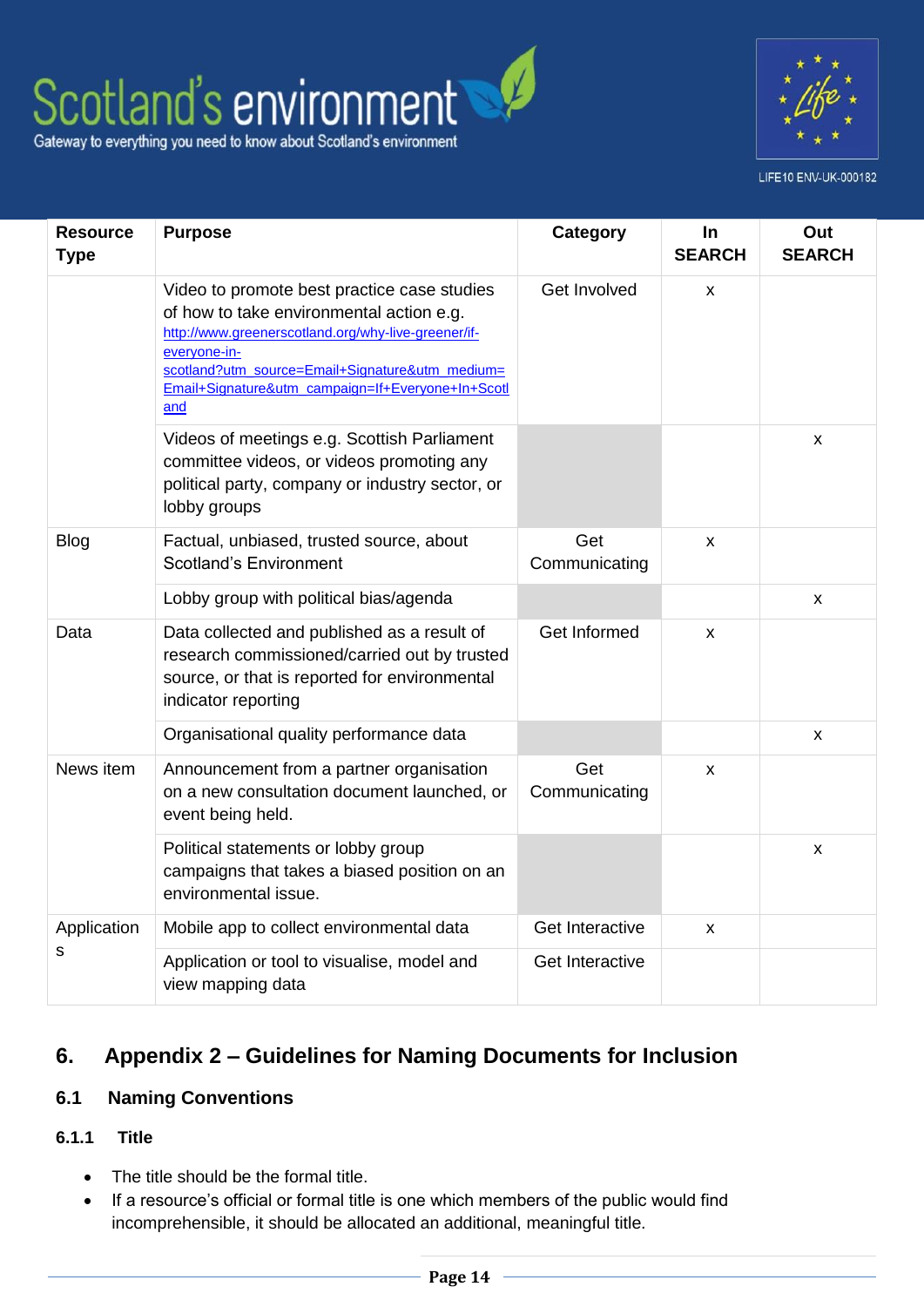



- If the resource does not have a formal title, then it must be allocated a title which is meaningful and stand-alone.
- The publication date, or timeframe of the document, should be included where known.
- If the document is part of a series, the naming convention should be consistent throughout.
- The title should be written in sentence case.
- The titling convention should be: Subiect/context/timeframe/version

#### For example:

Scottish Bathing Waters / Annual Report / 2011

Action on Climate Change / Four Agencies' Statement / 2009

#### **6.1.2 Author**

- Identifies who is primarily responsible for the content of the resource. May be an individual (personal author) and/or an organisation (corporate author).
- As outlined in the original
- For documents created by other organisations, it is particularly important to record the organisation name.
- If nothing else is known about the resource apart from it being SEPA then simply enter "SEPA".
- Use full names rather than acronyms Scottish Environment Protection Agency preferred to SEPA

#### **6.1.3 Date**

A date associated with an event in the life cycle of the resource - generally the year created will suffice. Including a date of publication enables the user to find the resource by limiting the number of search hits according to a year. If date not stated, and unable to make an informed guess, leave blank

#### **6.1.4 Keyword/Subject**

- Keywords can be defined as the specific terms used by person to search for something on the internet
- Subject sums up the principle topic or topics of the content of the resource

For example a position paper on Ecosystem services - the subject would probably be "ecosystem services" or the human benefits from ecosystems. There are numerous keywords which could be encompassed by this subject: Provisioning services (genetic resources, food and fibre, and fresh water), Regulating services (the regulation of climate, water, and some human diseases), the value of the environment, natural capital etc.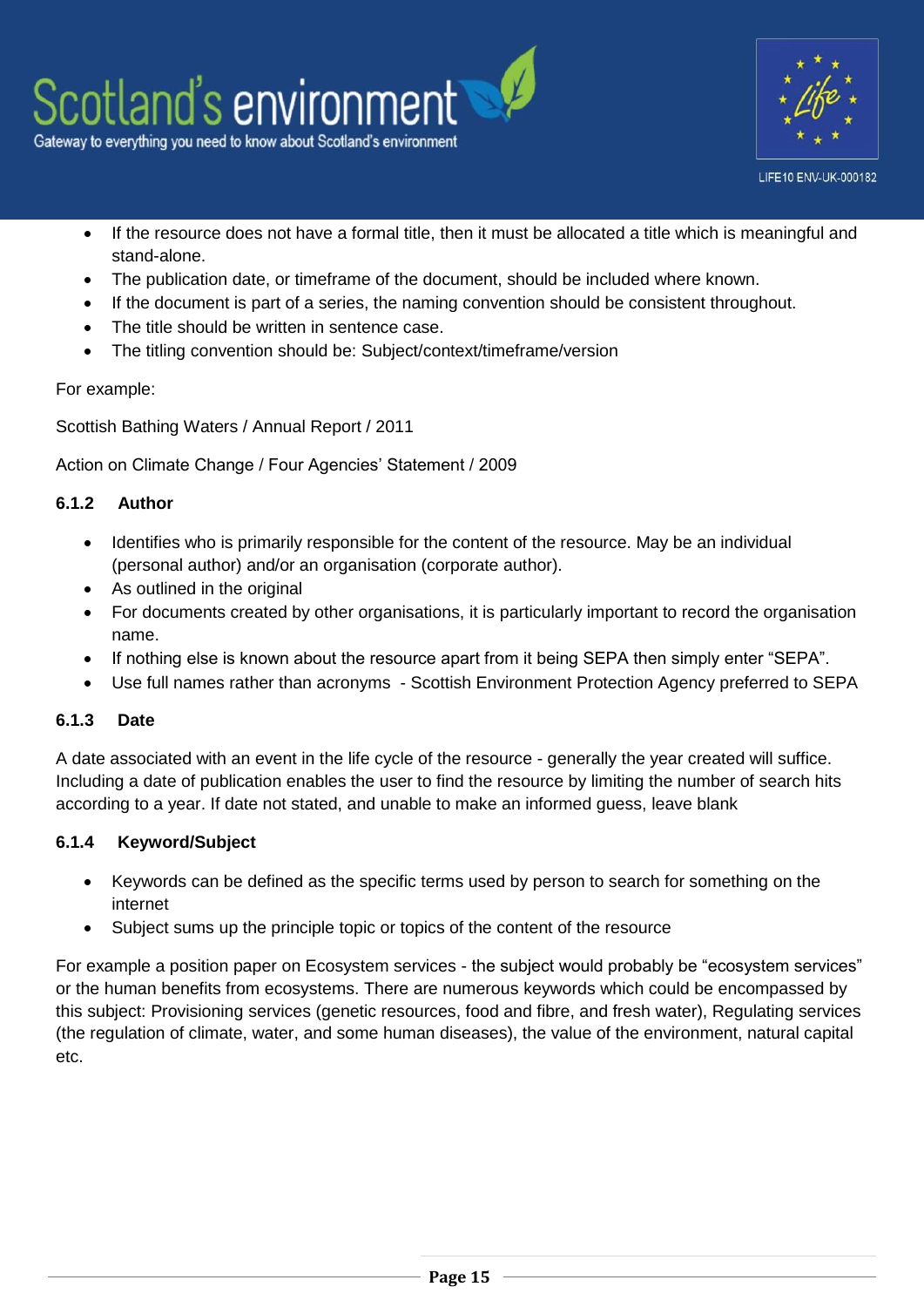



## **7. Appendix 3 – Technical Description**

#### **7.1 Process Model**

Scotland's Environment Web Library Indexing